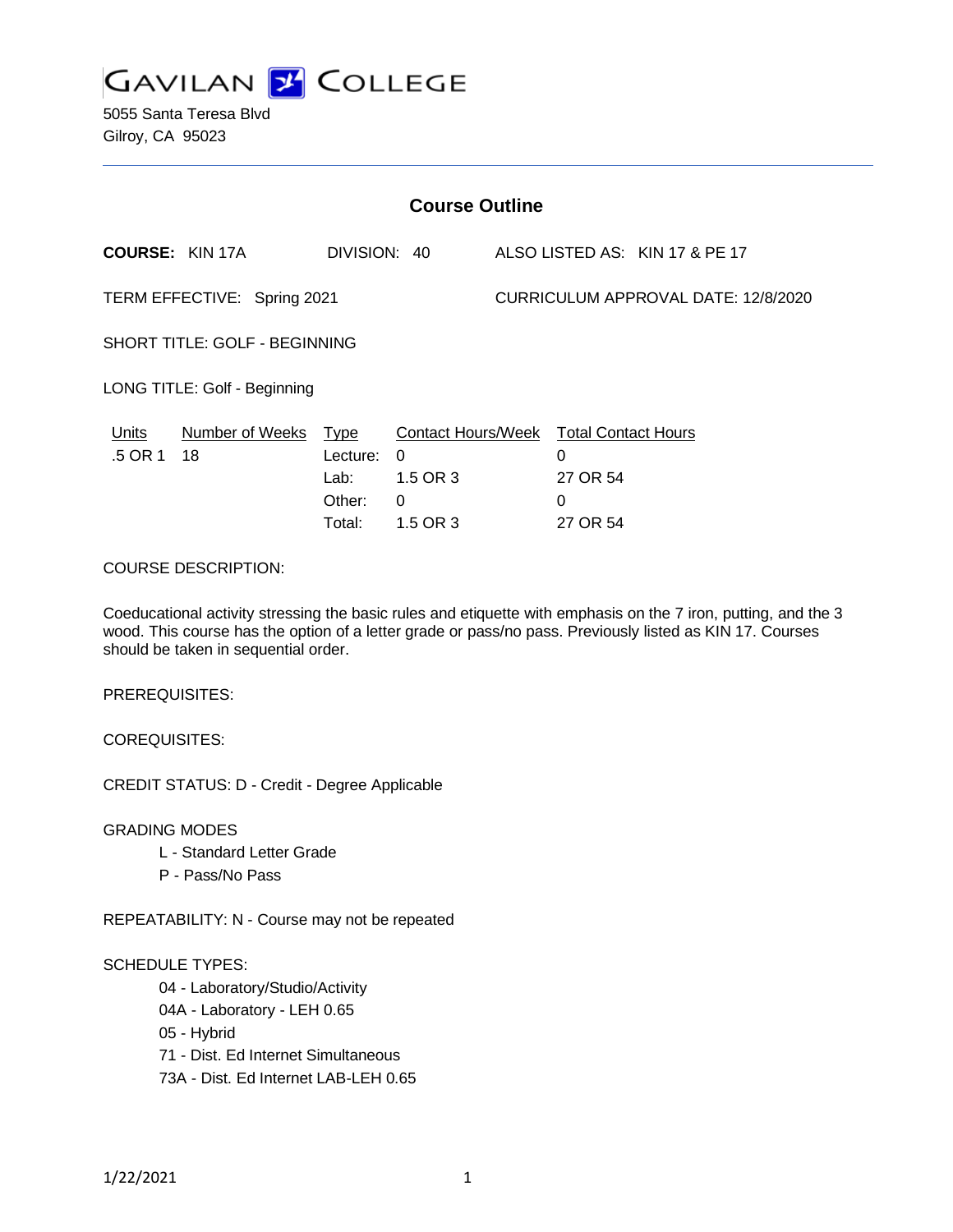# STUDENT LEARNING OUTCOMES:

1. Explain and apply the correct etiquette, courtesies, and terminology of golf. Measure of assessment: written exam, practical exam, demonstration Year assessed, or planned year of assessment: 2016 Semester: Fall

2. Demonstrate the proper technique when utilizing the 7 iron, putter, and 3 wood. Measure of assessment: demonstration Year assessed, or planned year of assessment: 2016 Semester: Fall

# CONTENT, STUDENT PERFORMANCE OBJECTIVES, OUT-OF-CLASS ASSIGNMENTS Curriculum Approval Date: 12/8/2020

## **DE MODIFICATION ONLY**

## 3 - 6 Hours:

Content: Class orientation, including course requirements and grading procedures. The care and use of the equipment, including safety will be discussed. The common terms used in the game will be presented. A proper warm-up and stretching routine specific to golf will be explained. The benefits of golf as a lifelong activity will be discussed.

Student Performance Objectives: Describe the safety rules to be used in class. Utilize the golf terms presented in class and demonstrate an appropriate warm-up and stretching routine specific to golf. List the benefits of golf as a lifelong activity.

#### 7.5 - 15 Hours:

Content: Review of material presented in earlier classes. Employ warm-up and stretching routine. Presentation on the anatomy of the golf clubs and specifically the 7 iron. Each club's design and purpose will be explained. Lesson on the 7 iron, including grip, stance, and swing plane. Practice the use of the 7 iron, including proper takeaway and follow through of the swing.

Student Performance Objectives: Discuss the purpose of each club and specifically the 7 iron. Demonstrate the proper grip, stance, and swing plane for the 7 iron. Practice the proper take-a-way and follow through of the swing.

#### 6 - 12 Hours:

Content: Utilize warm-up and stretching routine. Skills presented in earlier classes will continue to be worked on. The putting stroke, including the mechanics of the stroke will be presented. Different types of putters and styles of putting may be included. "Reading the greens" will be discussed and the importance of putting will be stressed.

Student Performance Objectives: Demonstrate the correct putting grip, stance, and stroke. Summarize the importance of putting and explain the factors used to "read the green". Participate in class activities.

## 3 - 6 Hours:

Content: Employ warm-up and stretching routine. Stations may be utilized to continue working on skills learned earlier. Teach the etiquette and common courtesies of the game. Discuss the basic rules under which the game is played, stressing the importance of local rules. The terminology of the game will be reviewed.

Student Performance Objectives: Explain the etiquette and courtesies of the game of golf. Discuss the basic rules under which the game is played. Utilize golf terminology.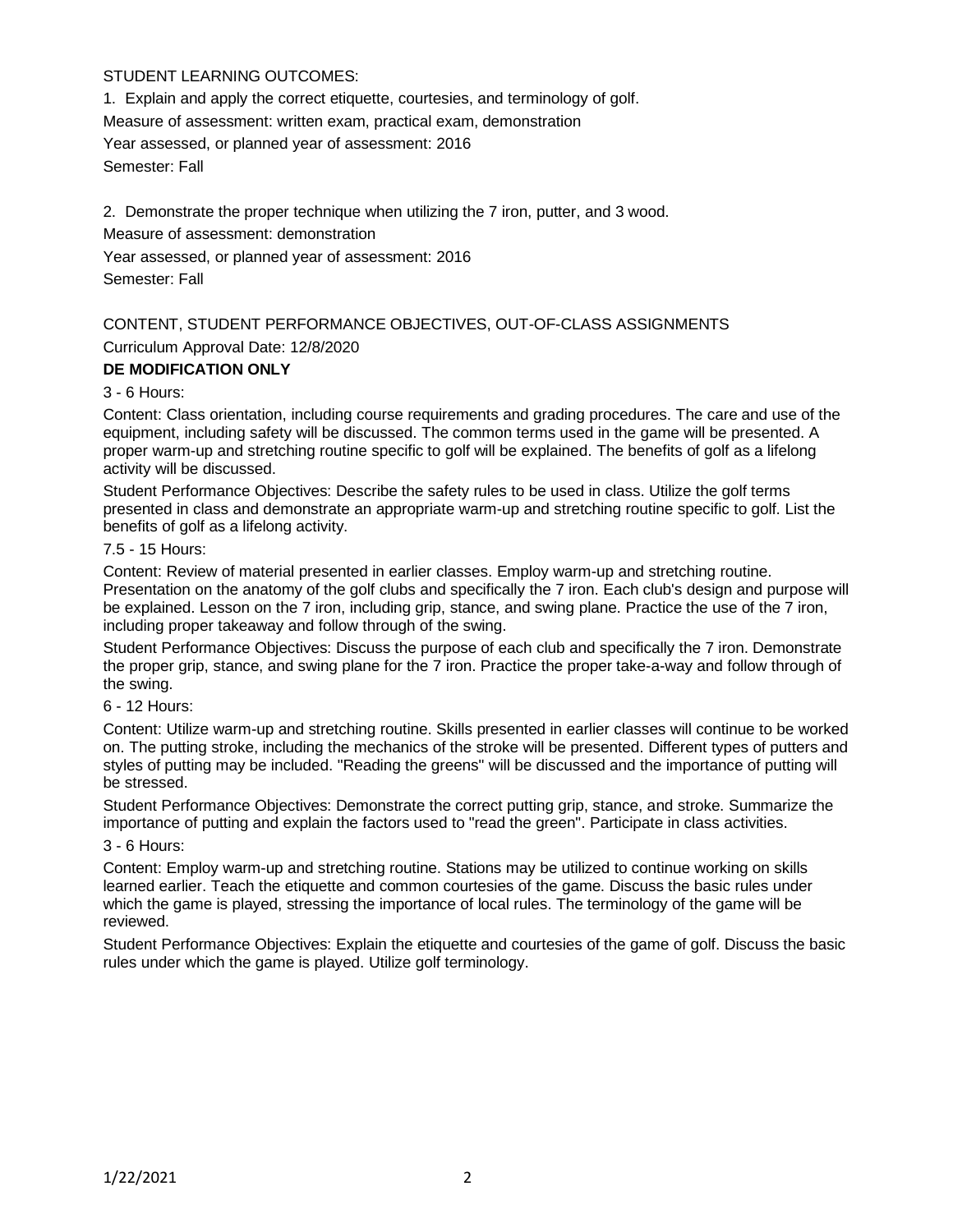## 6 - 12 Hours:

Content: Utilize warm-up and stretching routine. Continue working on skills presented in earlier classes. Lesson on the 3 wood, including grip, stance, and swing plane. Proper take-a-way and follow through of the swing will be emphasized.

Student Performance Objectives: Demonstrate the proper grip, stance, and swing plane for the 3 wood. Discuss when a 3 wood would be utilized and explain the similarities and differences between hitting a wood and an iron. Participate in class activities.

2 Hours:

Final

#### **METHODS OF INSTRUCTION:**

demonstration, video, small group discussion, guided practice

# **OUT OF CLASS ASSIGNMENTS:**

Required Outside Hours:

Assignment Description: As this is a lab class no out of class assignments are required.

#### **METHODS OF EVALUATION:**

Skill demonstrations Percent of total grade: 50.00 % 40% - 60% Demonstration exams Objective examinations Percent of total grade: 20.00 % 10% - 30% Multiple Choice; True/False; Matching Items; Completion Other methods of evaluation Percent of total grade: 30.00 %

## **REPRESENTATIVE TEXTBOOKS:**

Recommended Representative Textbooks No textbook required. Handouts will be provided as needed.